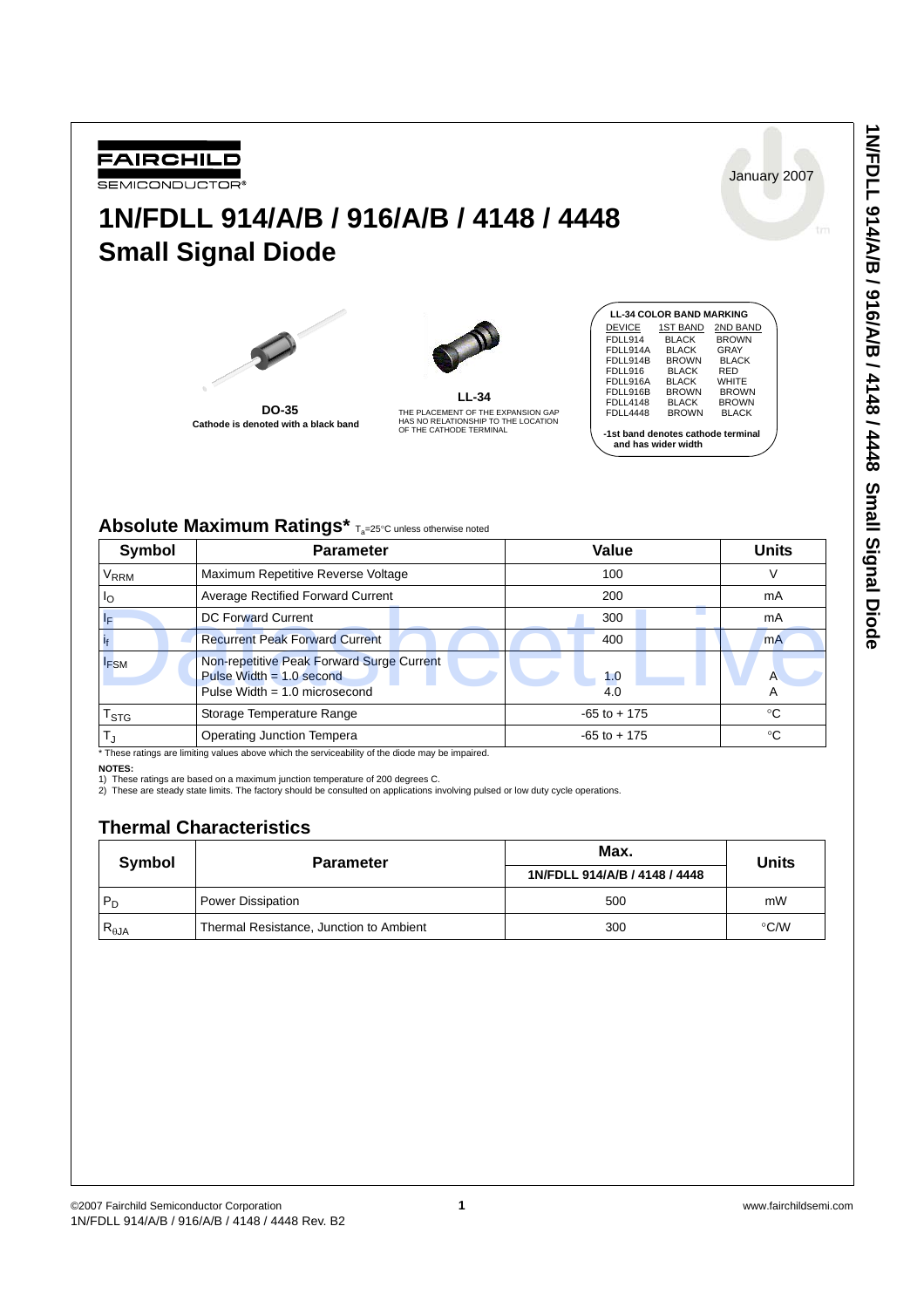| ここ ストーく                  |
|--------------------------|
|                          |
|                          |
|                          |
|                          |
| ,<br>J                   |
|                          |
|                          |
|                          |
| $\frac{1}{2}$            |
| į                        |
| ã                        |
|                          |
| - 141                    |
|                          |
| $\overline{\phantom{a}}$ |
|                          |
| $\frac{1}{2}$            |
| Ï                        |
|                          |
|                          |
|                          |
|                          |
|                          |
|                          |
|                          |
| ı                        |
|                          |
|                          |
|                          |
|                          |
|                          |
| יוומוו הואוומו האוה וומח |

 $\overline{\phantom{a}}$ 

| Symbol   | <b>Parameter</b>                                           |                                                                                                                    | <b>Test Conditions</b>                                                                            | Min.       | Max.                                   | <b>Units</b>                 |
|----------|------------------------------------------------------------|--------------------------------------------------------------------------------------------------------------------|---------------------------------------------------------------------------------------------------|------------|----------------------------------------|------------------------------|
| $V_R$    | Breakdown Voltage                                          |                                                                                                                    | $I_R = 100 \mu A$<br>$I_R = 5.0 \mu A$                                                            | 100<br>75  |                                        | V<br>V                       |
| $V_F$    | <b>Forward Voltage</b>                                     | 1N914B/4448 $I_F = 5.0$ mA<br>1N914/916/4148 $I_F = 10mA$<br>1N914A/916A $I_F = 20mA$<br>1N914B/4448 $I_F = 100mA$ | 1N916B $I_F = 5.0$ mA<br>1N916B $I_F = 20mA$                                                      | 620<br>630 | 720<br>730<br>1.0<br>1.0<br>1.0<br>1.0 | mV<br>mV<br>V<br>V<br>V<br>V |
| $I_R$    | Reverse Leakage                                            |                                                                                                                    | $V_R = 20V$<br>$V_R = 20V$ , $T_A = 150^{\circ}C$<br>$V_R = 75V$                                  |            | 25<br>50<br>5.0                        | nA<br>μA<br>μA               |
| $C_T$    | <b>Total Capacitance</b><br>1N916A/B/4448<br>1N914A/B/4148 |                                                                                                                    | $V_R = 0$ , f = 1.0MHz<br>$V_R = 0$ , f = 1.0MHz                                                  |            | 2.0<br>4.0                             | pF<br>pF                     |
| $t_{rr}$ | Reverse Recovery Time                                      |                                                                                                                    | $I_F = 10 \text{mA}$ , $V_R = 6.0 \text{V}$ (600mA)<br>$I_{rr} = 1.0 \text{mA}, R_1 = 100 \Omega$ |            | 4.0                                    | ns                           |

Non-recurrent square wave  $PW = 8.3$ ms

# **Typical Characteristics**











**Figure 2. Reverse Current vs Reverse Voltage IR - 10 to 100V** GENERAL RULE: The Reverse Current of a diode will approximately double for every ten (10) Degree C increase in Temperature



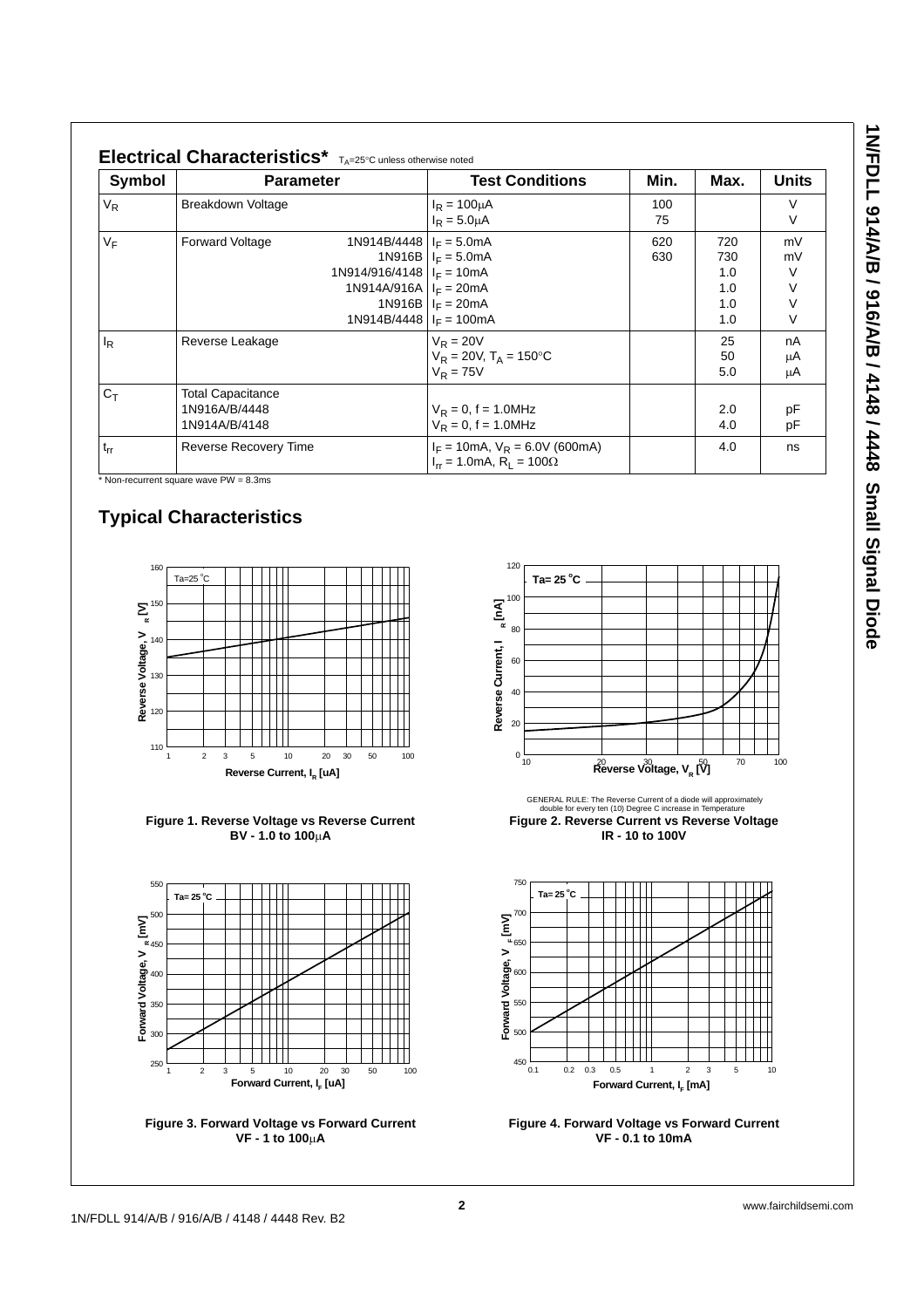### **Typical Characteristics** (Continued)















**Figure 6. Forward Voltage vs Ambient Temperature VF - 0.01 - 20 mA (- 40 to +65**°**C)**







**Figure 10. Power Derating Curve**